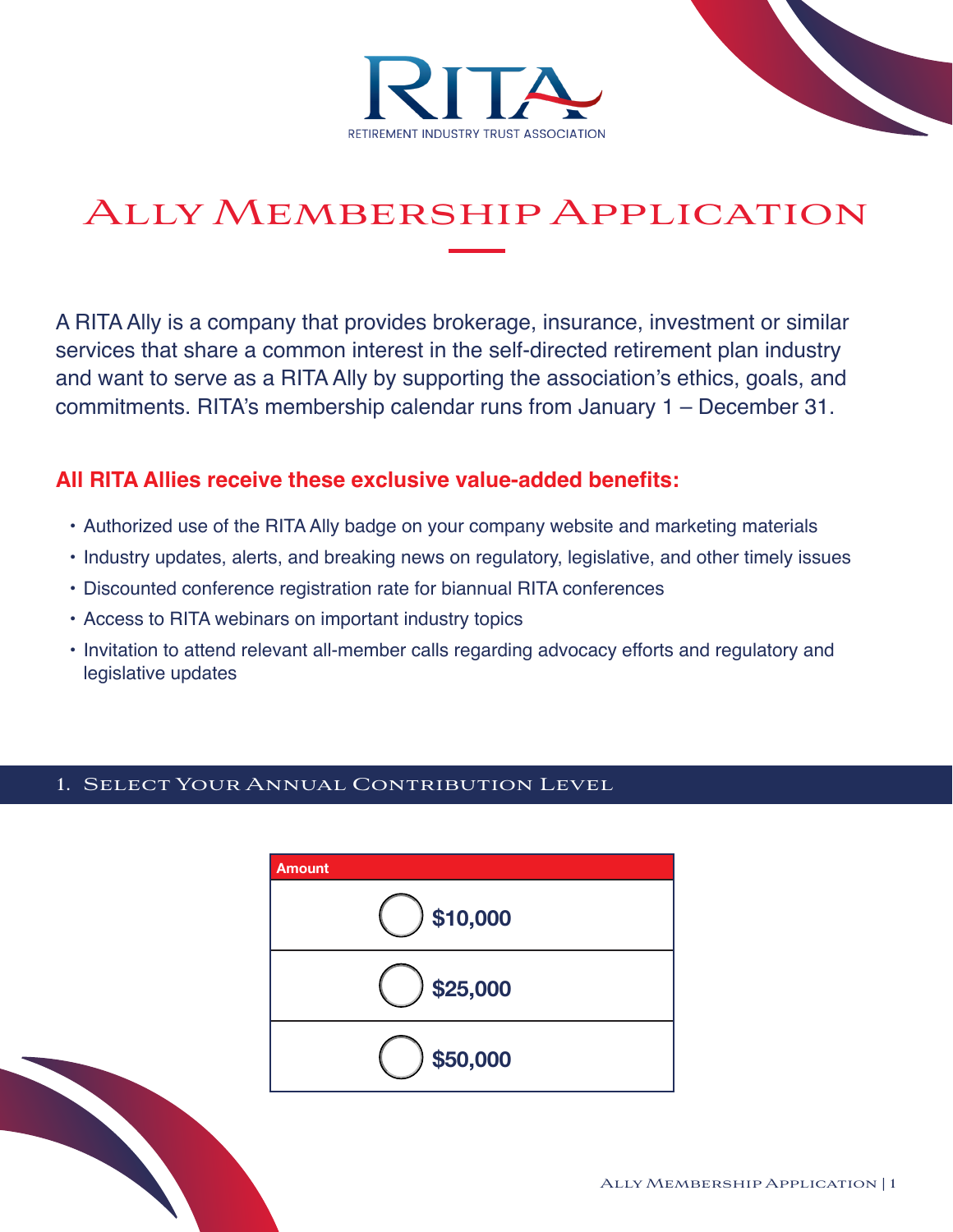

## 2. Applicant and company information

| <b>Applicant Name:</b>                          |                                                                        |
|-------------------------------------------------|------------------------------------------------------------------------|
| Applicant Phone:                                | <b>Applicant Email:</b>                                                |
| Company Name:                                   |                                                                        |
| <b>Brokerage</b><br>П<br>Insurance Company<br>О | <b>Investment Services</b><br>α<br>Other: (specify:______________<br>□ |
| <b>Business Phone:</b>                          | <b>Business Fax:</b>                                                   |
| <b>Business Location:</b>                       |                                                                        |
| City:                                           | Zip Code:<br>State:                                                    |
| Mailing Address (if different than above):      |                                                                        |
| City:                                           | Zip Code:<br>State:                                                    |
| Company Website:                                |                                                                        |

| <b>Company Contacts</b> |        |        |  |  |  |  |  |
|-------------------------|--------|--------|--|--|--|--|--|
| Primary:                | Email: | Phone: |  |  |  |  |  |
| Secondary:              | Email: | Phone: |  |  |  |  |  |

#### **Additional Information**

Other information you would like to share about your company: